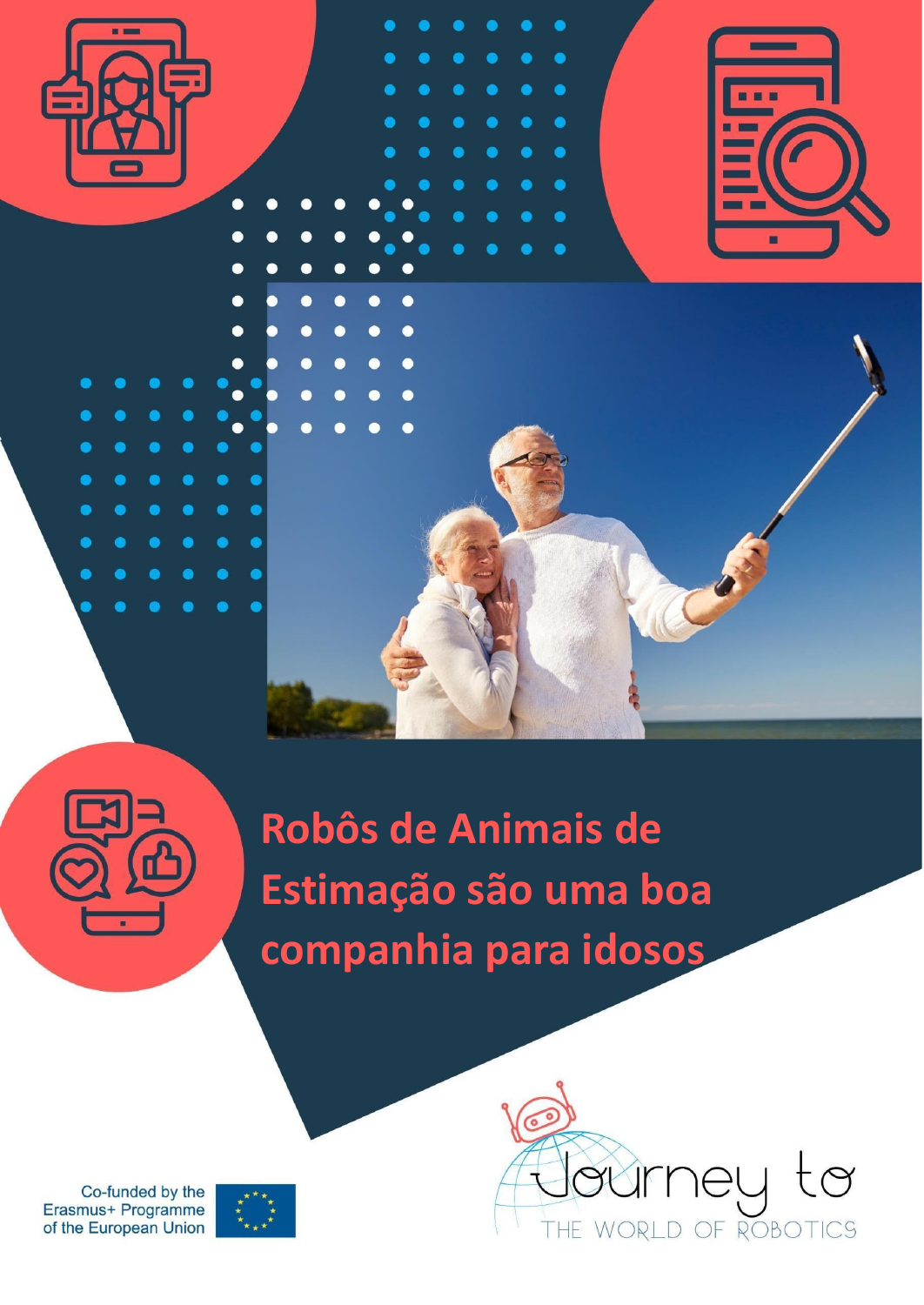Assim como casa e comida, o companheirismo é uma das necessidades mais importantes da vida. Ter alguém com quem conversar ou puder participar de passeios com amigos pode tornar dias melhores e mais felizes. Às vezes, porém, o melhor companheiro é um amigo peludo para abraçar e cuidar. Contudo por vezes ter um animal de estimação não é possível para todos, é necessário ter condições para o ter, como espaço para brincar. Em alternativa, a utilização de animais de estimação robôs pode ser a solução, principalmente para pessoas idosas com problemas de mobilidade.

## **O que é um robô animal?**

Robot pets are toy animals with lifelike features meant to emulate real-life pets. These robots range from cuddly dogs to realistic companion cats, with various characteristics that make them similar to real-life animals.

Robot pets can serve different purposes. Some are meant for children to play with, others as companions for older adults.

Commercial pets are usually the most accessible and affordable and come in the form of robotic dogs, cats, and even birds. They're battery-operated, containing sensors all over their body that allow them to respond to human touch. They can also make realistic noises and have sound-and-movement combinations mirrored after real pets, like blinking eyes, wagging tails, wiggling ears, and more.

Take a look at Companion Pets, for example!



Robot pets are much more accessible and less like science fiction





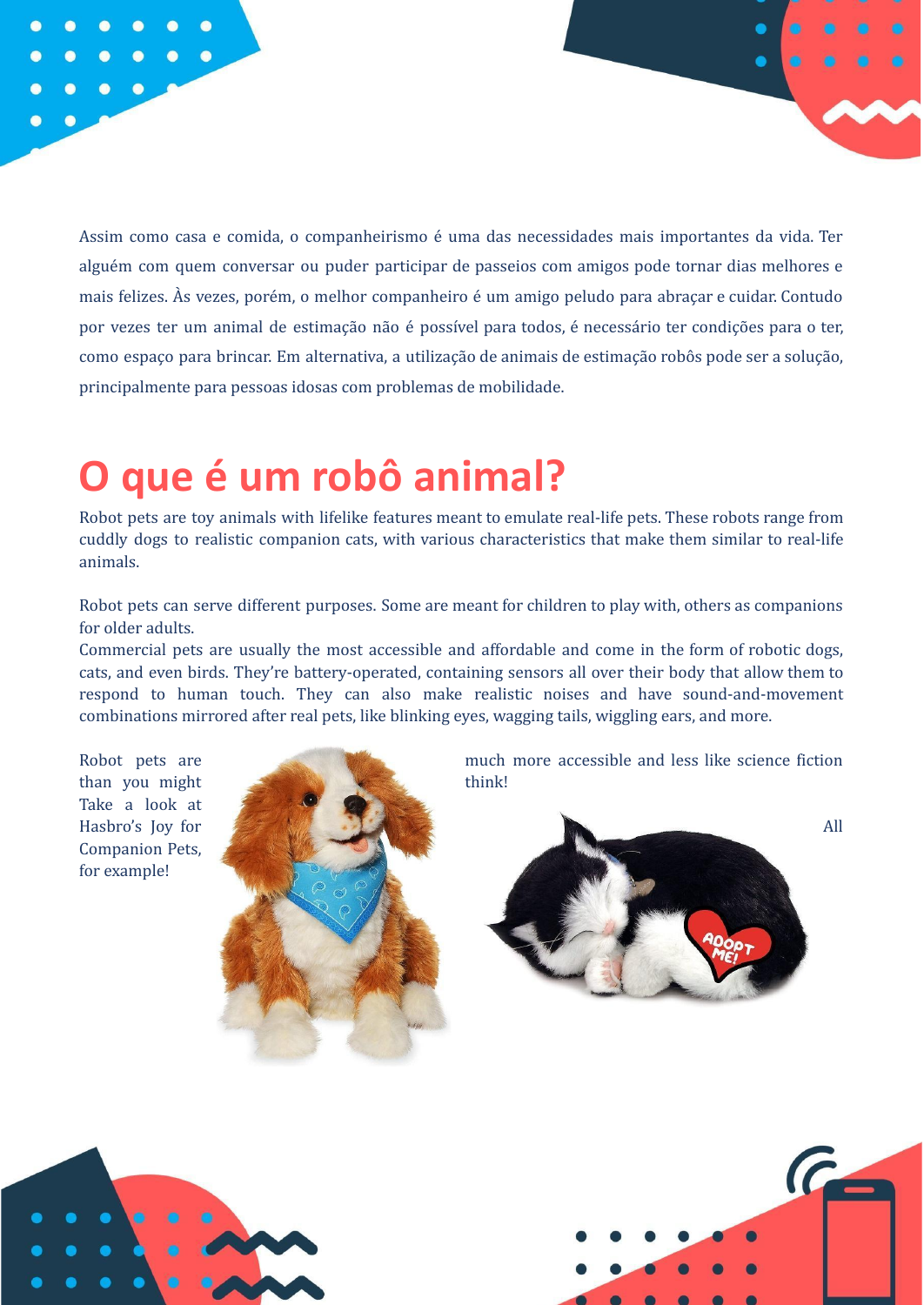

## **Será que um robô animal consegue providênciar conforto?**

Paro, another robot pet, is one of the most popular companion robots. Paro is a robotic baby harp seal with lush black eyelashes and a pacifier that

doubles as its charger. Created by Japan's National Institute of Advanced Industrial Science and Technology (AIST), Paro is more than a stuffed animal. The little seal is packed with five kinds of sensors: touch, light, audio, temperature and posture. Plus, Paro can tailor its actions to the user. According to the Paro website, "If you stroke it every time you touch it, PARO will remember your previous action and try to repeat that action to be stroked."

Long before the pandemic, loneliness and social disconnection were acknowledged public health problems for older people, linked to measurably poorer mental and physical health. Now, their risk for serious illness from the coronavirus has denied many seniors the stimulation and comfort of personal visits, cultural events, volunteering, even grocery shopping. Isolation particularly threatens people with dementia, who are less able to embrace online diversions and communication.

"Covid has created a bizarre world where nobody can hug anybody," said Laurie Orlov, a veteran industry analyst and founder of the newsletter Aging and Health Technology Watch. "The idea of a pet you can hold — a tactile experience — transcends that somewhat." Researchers have reported benefits from interacting with PARO, although the studies were often small and short-term. At facilities in Texas and Kansas, for instance, investigators followed 61 residents with dementia who had 20-minute group



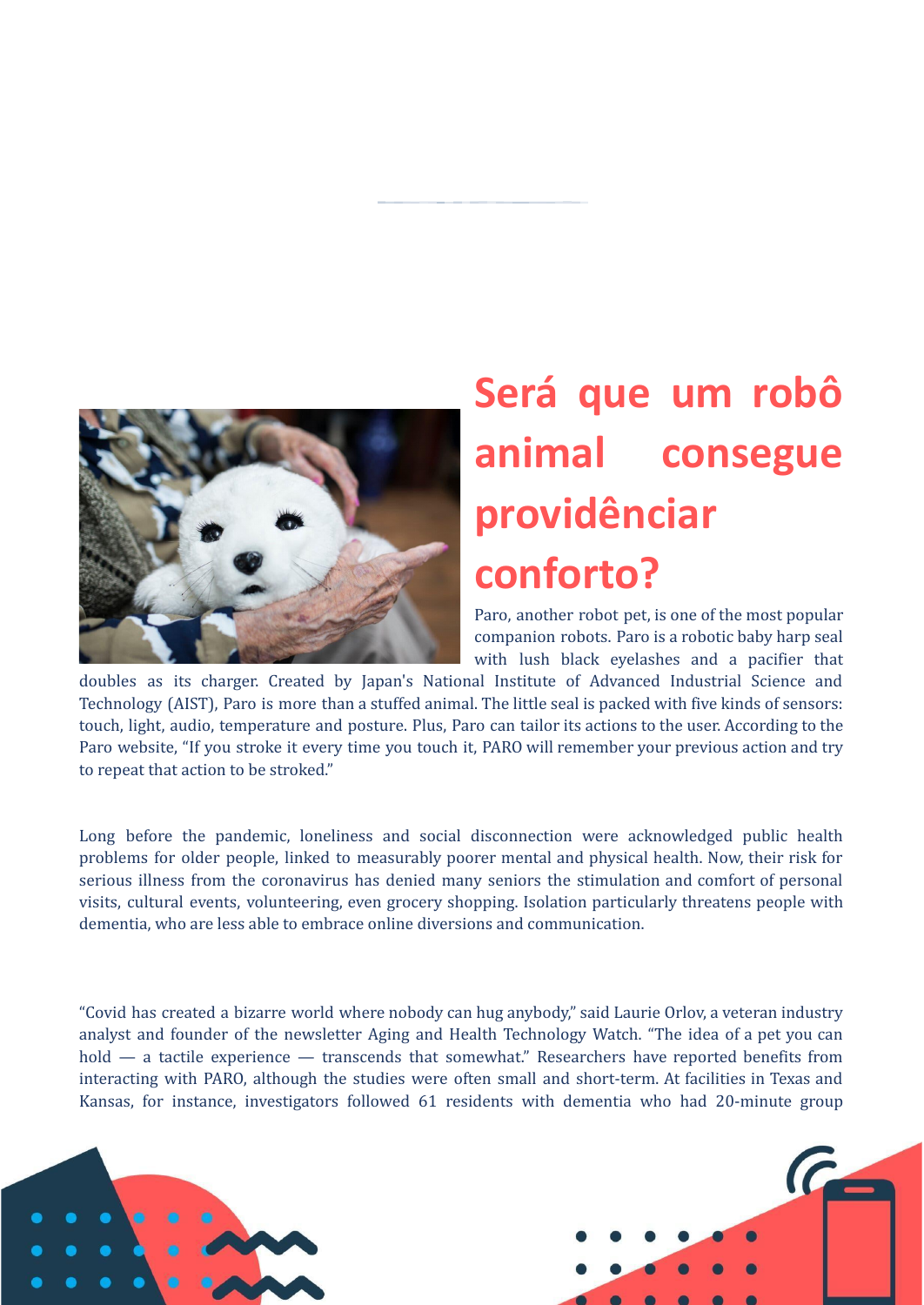sessions with a PARO three days a week for three months. Their stress and anxiety decreased, the researchers found, and they needed less medication for pain and problem behaviours.

Front Porch, a non-profit senior living provider, acquired several PAROs in 2015 and tracked their effects through about 900 surveys reporting residents' interactions. Over six months, the staff reported that the robots — which acquired names and, at holidays, festive outfits — helped calm residents, increased their social behaviour and improved mood and appetite.

Therefore, having a companion pet can do wonders for anyone's health.

## **Resumo**

Seniors and Residents of nursing homes are more at risk of developing feelings of depression and isolation due to the lack of social interaction in their everyday lives. One way to combat feelings of loneliness is by having a companion pet by their side. Whether it's a real pet or a robotic pet may depend on each individual's situation, but both are shown to be helpful in improving the health and overall quality of living of seniors and elderly nursing home residents.

Petting an animal can decrease our brain's levels of cortisone – aka the stress hormone – and boost the release of the happy chemical serotonin. Along with this, the heart rate and blood pressure can also decreased

Robot Pets can also help combat mental health disorders, be it anxiety, depression, or PTSD. Robotic pet therapy, while still a relatively new method, has thus far proven to have similar benefits to that of traditional pet-assisted therapy.

## **O Futuro dos Animais Robôs**

Robot pets are becoming a common fixture especially in assisted living communities and, as years go by, these robot pets will become more advanced at mimicking real animal behaviours. While some believe that robot pets can't compete with real animals, the companionship they provide to older adults cannot be denied.